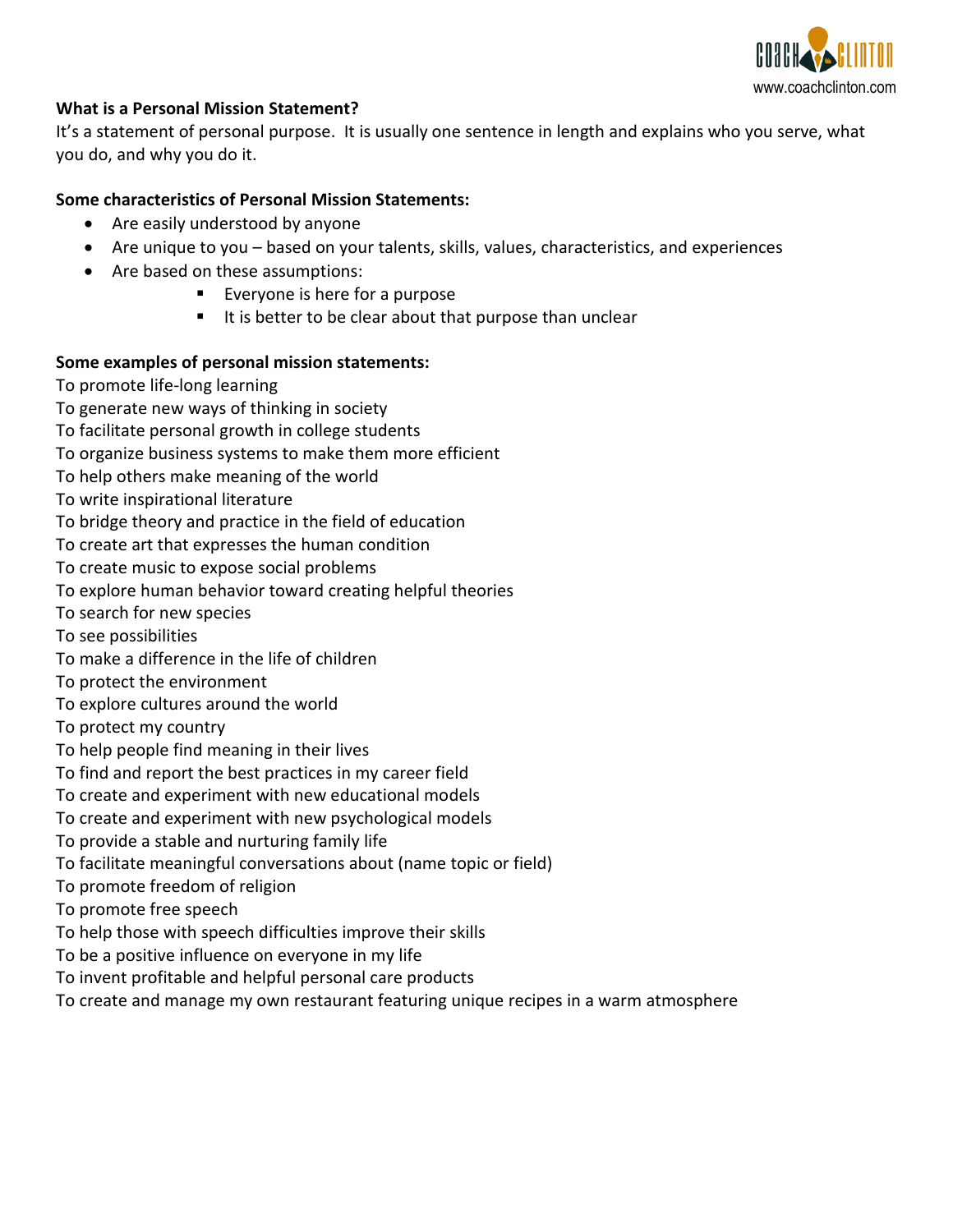

Please click to select the 5 values, 5 characteristics, and 5 skills/talents that best describe you from each list.

| <b>Values</b>        | <b>Characteristics</b> | <b>Skills and Talents</b>   |
|----------------------|------------------------|-----------------------------|
| achievement          | accepting              | accuracy                    |
| action               | active                 | acting                      |
| adventure            | adaptable              | adapting to change          |
| affection            | adventurous            | advising others             |
| approval of others   | affectionate           | aesthetic sensitivity       |
| authority            | altruistic             | analyzing problems          |
| autonomy             | ambitious              | art                         |
| balanced life        | assertive              | assessing resources         |
| beauty               | astute                 | bargain shopping            |
| career               | athletic               | brainstorming               |
| challenge            | attractive             | bridging theory & practice  |
| change               | authentic              | budgeting                   |
| charity              | balanced               | building things             |
| children             | beautiful              | caring for others           |
| civil rights         | bold                   | caring for animals          |
| civility             | brave                  | carpentry                   |
| cleanliness          | bright                 | changing things             |
| collaboration        | brilliant              | cleaning                    |
| common sense         | calm                   | coaching                    |
| community            | candid                 | cooking                     |
| community service    | carefree               | comforting others           |
| compassion           | careful                | computer skills (general)   |
| conformity           | caring                 | computer programming        |
| congruency           | charming               | concentration/focus         |
| convention           | charismatic            | coordinating projects/tasks |
| courage              | charitable             | counseling                  |
| creativity           | cheerful               | craft work                  |
| culture              | clever                 | creative projects           |
| discipline           | committed              | creating clarity            |
| diversity            | compassionate          | creating metaphors          |
| education            | competent              | creating systems            |
| efficiency           | competitive            | critiquing                  |
| effort               | confident              | customer service            |
| emotional expression | conformist             | dancing                     |

Look over these 15 items and see what patterns and connections you can detect among them. What does this say about you? What are you all about?

Then take that information and write a personal mission statement to describe what your main motivation is – your mission. Base it on the combination of your values, characteristics, and skills/talents.

Based upon the above values, characteristics, skills and talents, my mission is to**:**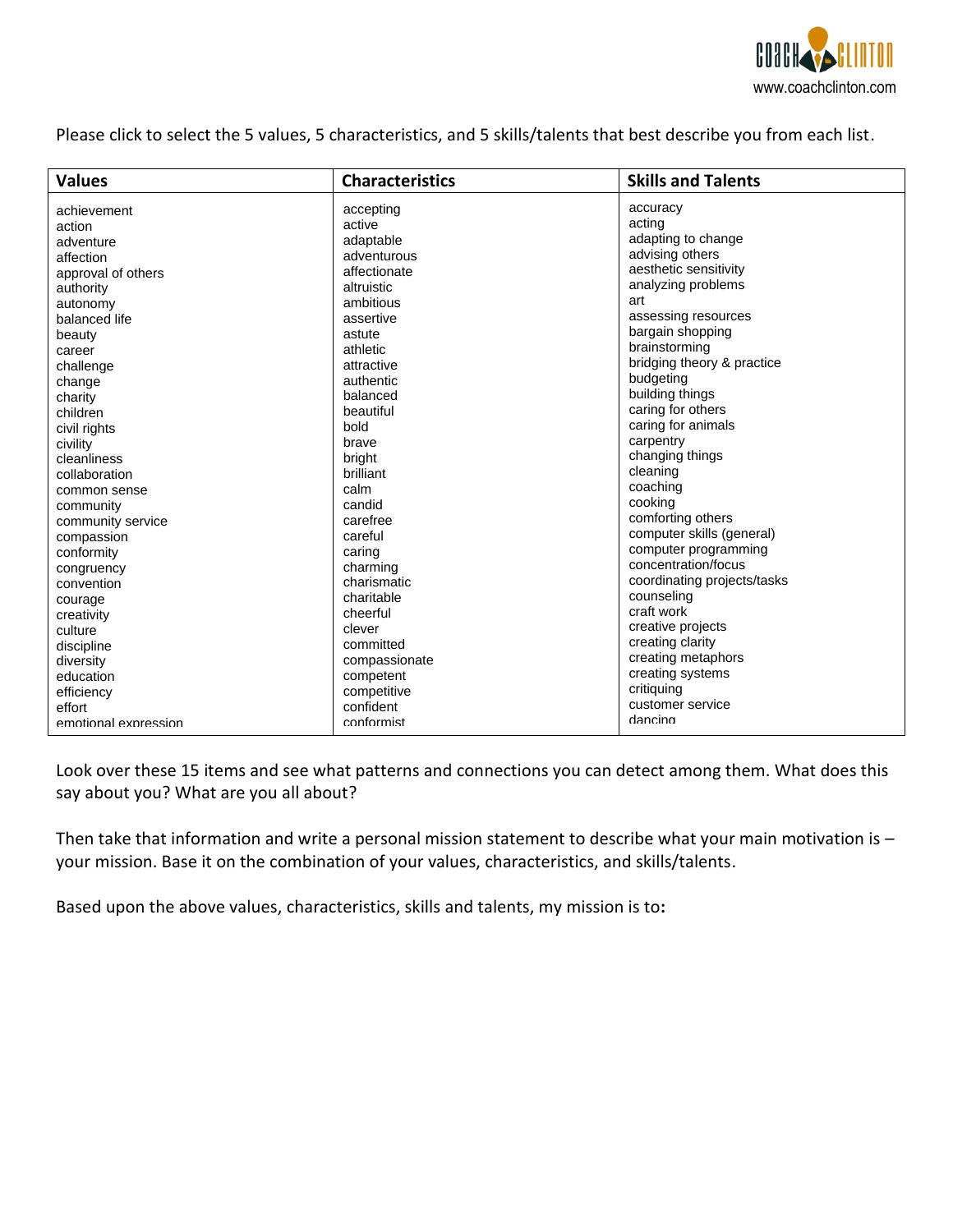

## **Values**

achievement action adventure affection approval of others authority autonomy balanced life beauty career challenge change charity children civil rights civility cleanliness collaboration common sense community community service compassion conformity congruency convention courage creativity culture discipline diversity education efficiency effort emotional expression emotional health the environment equality excellence excitement expertise

fairness fame family fashion financial security free choice free thinking free time freedom friendship frugality generosity goals happiness health hobbies home honesty human development human dignity human potential humility humor imagination independence inner harmony insight integrity intellectual challenge intelligence intimacy introspection intuition joy justice kindness knowledge law leadership learning

leisure love loyalty manners marriage materialism meaningful work money nature non-violence novelty order originality parenthood patriotism peace perfection personal appearance personal growth philanthropy philosophy physical challenge physical fitness playfulness popularity possessions power privacy productivity progress purpose quality recognition recreation relationships relaxation religion responsibility romance routine

safety security self-actualization self-respect serenity simplicity sincerity single life skill social change social justice social status socializing solitude sophistication spirituality spontaneity stability status success time tradition travel truth variety wealth winning wisdom work other values:

\_\_\_\_\_\_\_\_\_\_\_\_\_\_\_\_\_\_\_\_\_\_\_

\_\_\_\_\_\_\_\_\_\_\_\_\_\_\_\_\_\_\_\_\_\_\_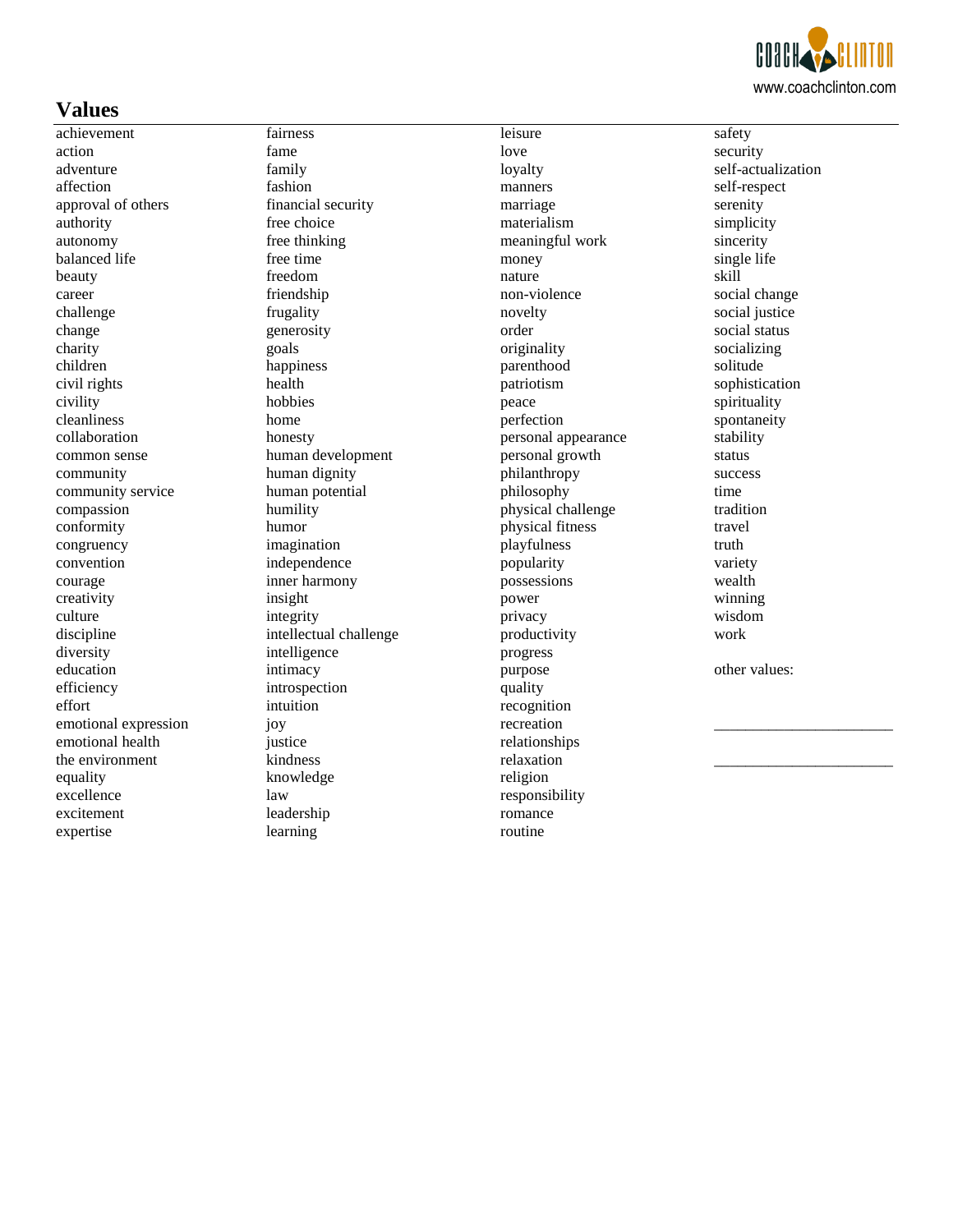

# **Characteristics**

accepting active adaptable adventurous affectionate altruistic ambitious assertive astute athletic attractive authentic balanced beautiful bold brave bright brilliant calm candid carefree careful caring charitable charming charismatic charitable cheerful clever committed compassionate competent competitive confident conformist congruent conscientious considerate consistent content cooperative cordial courageous creative curious daring decisive dedicated deep dependable

dignified diplomatic direct discreet discriminating dominant down to earth eager easy-going educated effective efficient elegant emotional empathic enchanting energetic enterprising entertaining enthusiastic ethical even-tempered expressive fair faithful firm flexible focused forceful forgiving forthright friendly frugal fun-loving generous gentle genuine good humored graceful grateful handsome hard-working harmonious healthy helpful honest humble idealistic imaginative independent

industrious inner-directed innovative inquisitive insightful inspirational intelligent introspective intuitive joyful kind knowledgeable leader logical loving loyal mature mellow methodical modest moral motivated mysterious natural neat nice non-conformist non-judgmental non-superficial open open-minded optimistic organized original out-going patient patriotic peaceable perceptive perseverant persuasive philosophical pleasant popular powerful practical predictable principled proactive productive

purposeful quiet rational realistic reasonable reflective relaxed reliable reserved resourceful respectful responsible risk-taking secure self-controlled selfless self-reliant sensible sensitive serious sincere skillful sociable spiritual spontaneous stable strong supportive sweet sympathetic tactful thoughtful thrifty tidy tolerant trusting trustworthy understanding unique versatile visionary warm wise witty

other characteristics: \_\_\_\_\_\_\_\_\_\_\_\_\_\_\_\_\_\_

\_\_\_\_\_\_\_\_\_\_\_\_\_\_\_\_\_\_